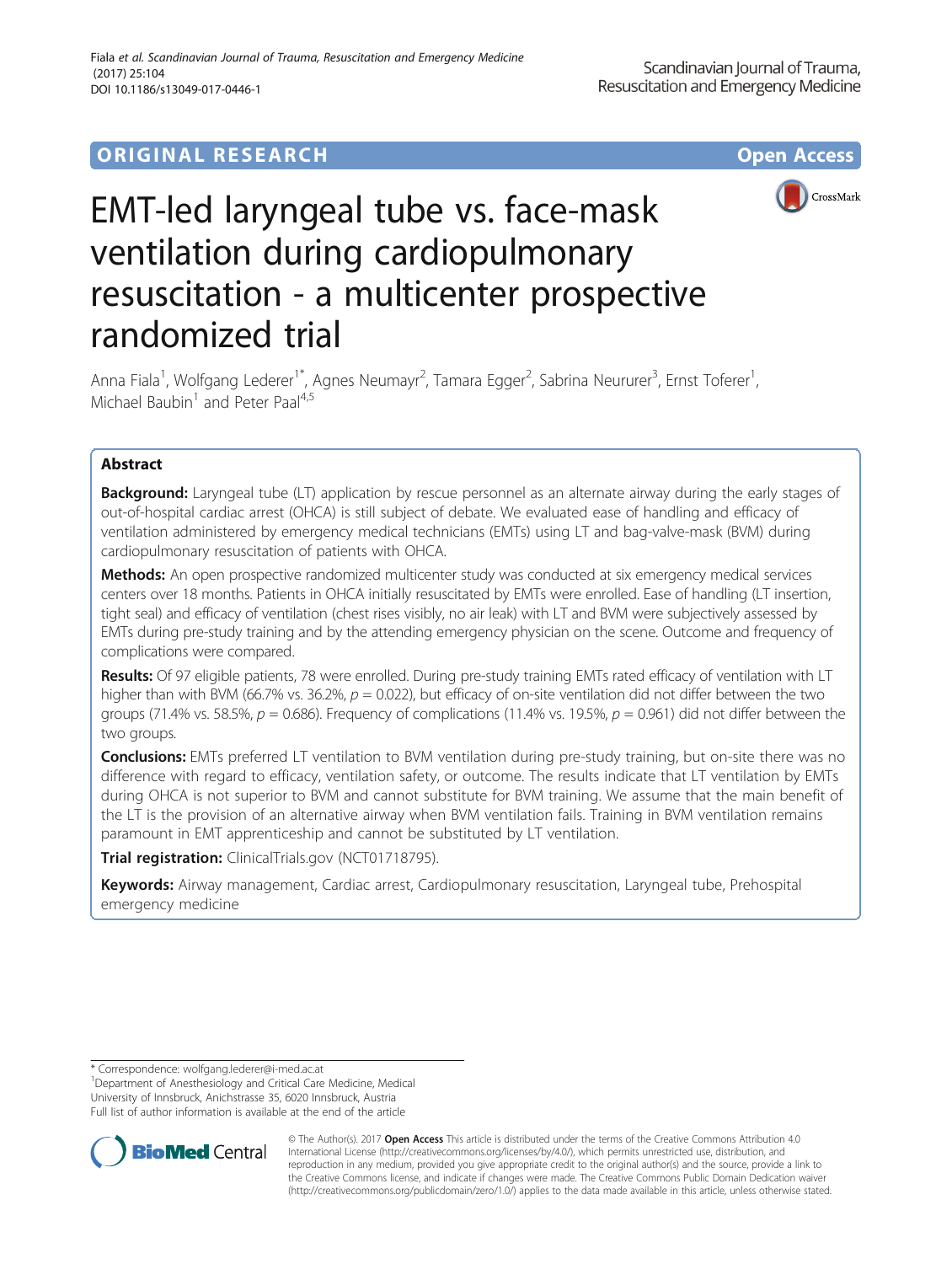## Background

Supraglottic airways including the laryngeal tube (LT) enable rapid and effective ventilation in most cases [\[1](#page-5-0)]. Contrarily, conventional bag-valve-mask (BVM) ventilation and endotracheal intubation may be difficult, especially when caregivers have little experience.

The promoted simplicity in handling makes the LT an attractive device for airway management during cardiopulmonary resuscitation (CPR), even for healthcare providers with only basic training [\[2](#page-5-0)]. Success rates after short training on manikins were reported between 72% and 94% in emergency medical technicians (EMTs) [\[1](#page-5-0), [3](#page-5-0)–[5](#page-5-0)]. Kurola et al. observed that the LT may enable rapid and effective airway control as compared to BVM when used by inexperienced personnel [[6](#page-6-0)]. The quick insertion of the LT may result in shorter hands-off intervals, increased chest compression fraction [[7\]](#page-6-0) and may consequently improve chest compression quality [\[8\]](#page-6-0). Muller et al. observed that mean tidal volume and mean minute volume were higher with LT ventilation than with BVM ventilation [\[8](#page-6-0)]. Ventilation by LT may be particularly advantageous when anatomic conditions, e.g. facial hair, edentulism, facial dysmorphia and obesity, make BVM ventilation difficult or even impossible.

Application of the LT by trained EMTs during CPR has been legal in Austria since 2010. We aimed to investigate subjectively assessed ease of handling (LT insertion, tight seal) and efficacy of ventilation (chest rises visibly, no air leak) with LT as compared to BVM ventilation as performed by EMTs after pre-study training and during CPR in OHCA.

## Methods

#### Study design

The Institutional Review Board of the Medical University of Innsbruck approved this open prospective randomized multicenter study, which was conducted from September 2012 to February 2014. Airway management with EMT-led LT vs. BVM ventilation during out-of-hospital cardiac arrest (OHCA) was investigated in six physician-staffed emergency medical services (EMS) centers in Tyrol, Austria. In the case of presumed OHCA reported to the dispatch center, the ambulance and physician-staffed EMS closest to the emergency site were simultaneously dispatched. Due to the high density of ambulances EMTs frequently arrived on the scene first and provided basic life support until the emergency physician arrived. Only patients initially resuscitated by EMTs who completed their pre-study training were randomly assigned to airway management with either laryngeal tube suction – disposable (LTS-D, VBM Medizintechnik GmbH, Sulz a.N., Germany) or BVM (AMBU Spur II by Ambu A/S, Baltorpbakken 13, Ballerup, Denmark). All ambulances in the catchment area were equipped with an opaque envelope attached to each airway management set containing information on the randomization order. On scene, EMTs started basic life support (BLS, i.e. chest compression, ventilation according to randomization, and defibrillation if indicated) [\[2\]](#page-5-0). During BLS, chest compression and ventilation were continued at a ratio of 30:2 in both groups [\[2](#page-5-0)]. Efficacy of the EMT-guided ventilation was evaluated by the emergency physician as soon as he arrived at the scene by determining whether the chest rises visibly after each inflation without air leak. Data were recorded with mobile medical devices (Corpuls3, software ed.2.3, YOM 2011, G.Stemple GmbH, 86,916 Kaufering, Germany).

Inclusion criteria were: OHCA in patients ≥18 years of age. Exclusion criteria were: lack of consent of the involved EMT and/or emergency physician, emergency physician arriving at scene and starting airway management prior to arrival of the EMT, presumed airway obstruction, death of the patient before EMS arrival. It was agreed that if two attempts failed, the mode of airway management would be changed to the alternate ventilation technique. The study was designed according to intention to treat. A study manager regularly observed completeness of equipment and documentation.

## Pre-study training

LT training followed the manufacturer's recommendations [\(http://www.vbm-medical.de/cms/files/a5-1.0\\_06.08](http://www.vbm-medical.de/cms/files/a5-1.0_06.08-de%2D-web%2D-.pdf) [de%2D-web%2D-.pdf](http://www.vbm-medical.de/cms/files/a5-1.0_06.08-de%2D-web%2D-.pdf)). Similarly, BMV training was conducted according to international CPR guidelines [[2\]](#page-5-0). Three months before study commencement, 203 EMTs completed a 2-h training session in LT insertion and ventilation, and a refresher course in BVM ventilation on manikins (Resusci Anne Advanced Skilltrainer CE, 151–20,033, YOM 2011, Laerdal Medical, 4002 Stavanger, Norway) at the Red Cross Academy in Innsbruck, Austria. At least three successful LT insertions with consequent sufficient ventilation (i.e. chest rises visibly after each ventilation without relevant air leak, evaluation performed by an emergency physician) were required to pass the training course.

## Data collection

The data spread sheet was composed according to the Utstein Style Guidelines for OHCA [\[9](#page-6-0)], and the CON-SORT 2010 guidelines [\[10](#page-6-0)]. Data collection was jointly performed by the attending EMT, the pre-hospital emergency physician, and the admitting hospital physician (Additional file [1\)](#page-5-0). The EMT arriving first at the scene assessed quality of bystander CPR (location, depth and frequency of chest compressions, and whether ventilation was performed or not). The EMT recorded initial cardiac rhythm, interval between arrival on site and adequate ventilation, interval between CA (if witnessed)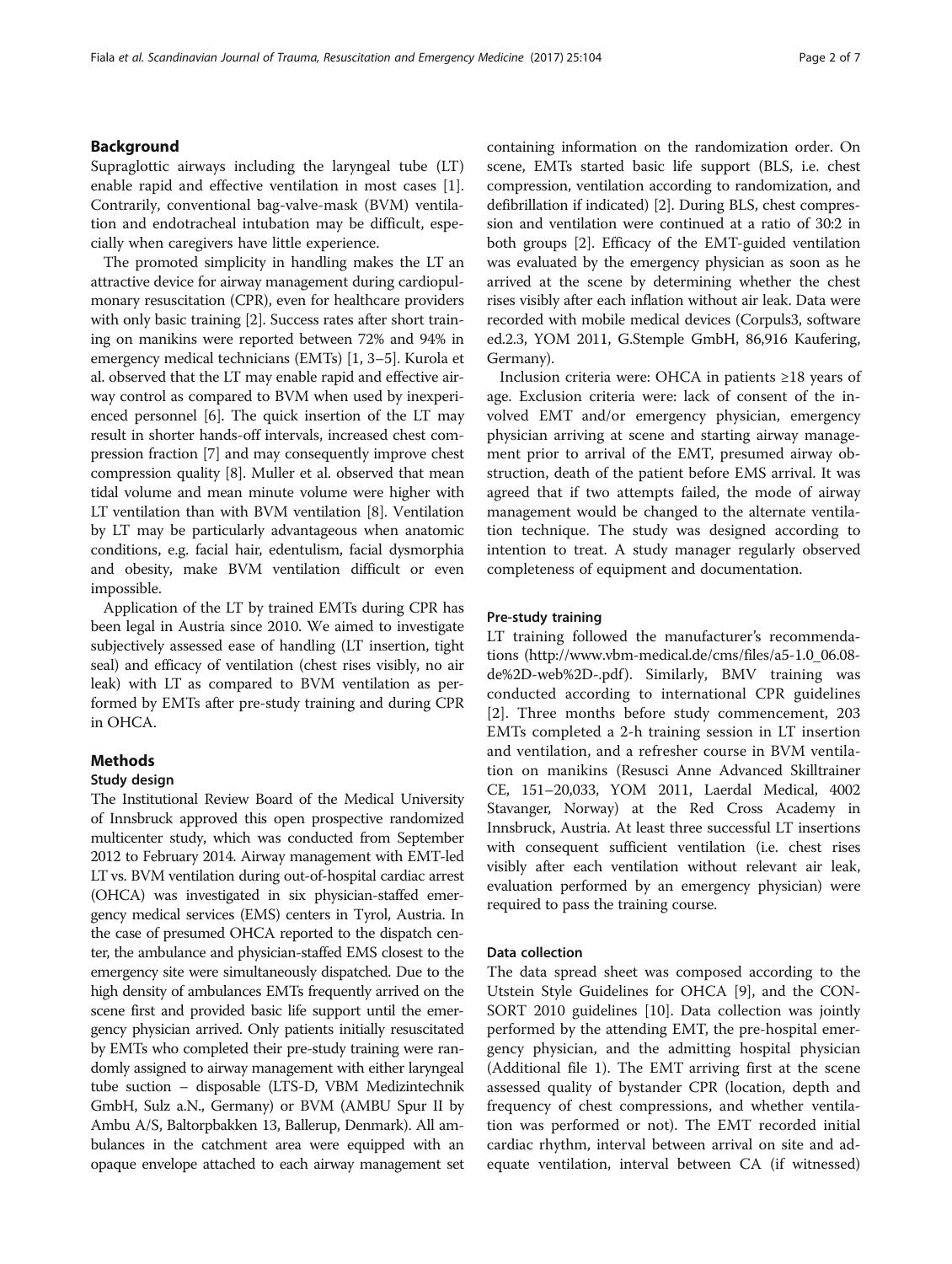and arrival of EMT, interval between onset of CPR and arrival of emergency physicians (Additional file [1](#page-5-0)).

During pre-study training ventilation efficacy was subjectively assessed by EMTs using an on-line questionnaire ([www.2ask.at](http://www.2ask.at); amundis Communications GmbH, Felix-Wankel-Str. 4, Constance, Germany). The primary study end-points were ease of handling and efficacy of ventilation assessed by EMTs. Secondary study endpoints included ventilation attempts, efficacy of ventilation assessed by emergency physicians, and complications (Additional file [1](#page-5-0)).

## Statistical analysis

The assumed null hypothesis for the primary study endpoints was that ease of handling and efficacy of ventilation do not differ between LT and BVM ventilation. The sample size was calculated for an alpha-error of 0.05 and a power of 80% (beta-error of 0.2) to detect significant efficacy of ventilation in the LT group. A minimum of 25 applications in each group was deemed sufficient according to evaluation of the pre-study training. Categorical data were reported as frequencies and compared using the chi-square test. Ordinal data were reported as median and were analyzed using the Mann–Whitney U test or Spearman-Rho correlations. Results were deemed significant with a  $p$  value <0.05.

#### Results

## Pre-study training assessment

All participating EMTs completed the questionnaire after training. Efficacy of LT ventilation was rated successful by most (66.7%) and regarded as more efficient  $(p = 0.022)$  than BVM ventilation (Table 1). According to the EMTs' subjective assessment, ease of handling correlated with efficiency of ventilation when using the LT ( $p = 0.037$ ). Ventilation problems were reported frequently in both groups (LT 44.4% vs. BVM 48.3%,  $p = 0.695$ ). 86.1% of EMTs considered their LT training to be sufficient; 13.9% would have preferred additional training.

## On-site assessment

During the study period 469 calls of presumed OHCA (i.e. unresponsive person, no detectable breathing) were reported to the dispatch centre. 372 patients were not eligible to randomization (in 216 cases advanced life support was started either with EMTs lacking LT pretraining and/or with lacking EMT written consent). Ninety-seven cases were randomized (randomization rate 20.7%), and ultimately 78 patients included (inclusion rate 80.4%). Two patients were excluded because of incomplete data. Thus, 35 (46.1%) patients were ultimately allocated to the LT group and 41 (53.9%) to the BVM group (Fig. [1\)](#page-3-0). There were no significant

|                                  | ease of handling $(I = \text{impossible}, \ IU = \text{very easy})$ |                         |            |  |
|----------------------------------|---------------------------------------------------------------------|-------------------------|------------|--|
|                                  | LT group<br>$(n = 54)$                                              | BVM group<br>$(n = 58)$ | $p$ -value |  |
| Efficacy, credits (n; %)         |                                                                     |                         | 0.022      |  |
| 1                                | 14 (25.9)                                                           | 13 (22.4)               |            |  |
| $\overline{2}$                   | 1(1.9)                                                              | 7(12.1)                 |            |  |
| 3                                | $\mathbf 0$                                                         | 4(6.9)                  |            |  |
| 4                                | 1(1.9)                                                              | 3(5.2)                  |            |  |
| 5                                | $\mathbf 0$                                                         | 2(3.4)                  |            |  |
| 6                                | 1(1.9)                                                              | 3(5.2)                  |            |  |
| $\overline{7}$                   | $\mathbf 0$                                                         | 5(8.6)                  |            |  |
| 8                                | 1(1.9)                                                              | 10 (17.2)               |            |  |
| 9                                | 6(11.1)                                                             | 5(8.6)                  |            |  |
| 10                               | 29 (53.7)                                                           | 6(10.3)                 |            |  |
| Ease of handling, credits (n; %) |                                                                     |                         | 0.171      |  |
| 1                                | 4(7.4)                                                              | 7(12.1)                 |            |  |
| $\overline{2}$                   | 2(3.7)                                                              | 1(1.7)                  |            |  |
| 3                                | 4(7.4)                                                              | 3(5.2)                  |            |  |
| 4                                | $\mathbf 0$                                                         | 4(6.9)                  |            |  |
| 5                                | 2(3.7)                                                              | 8 (13.8)                |            |  |
| 6                                | $\mathbf 0$                                                         | 7(12.1)                 |            |  |
| $\overline{7}$                   | $\mathbf 0$                                                         | 5(8.6)                  |            |  |
| 8                                | 8(14.8)                                                             | 10 (17.2)               |            |  |
| 9                                | 8(14.8)                                                             | 7(12.1)                 |            |  |
| 10                               | 24 (44.4)                                                           | 5(8.6)                  |            |  |

differences in patient characteristics or OHCA findings between the two groups (Table [2](#page-4-0)). In 26 (74.3%) patients the LT was successfully inserted and positioned on the first attempt. Efficient ventilation was confirmed by the attending emergency physician (LT 71.4% vs. BVM 58.5%,  $p = 0.686$ ). We noted a tendency to lower oxygen saturation (first measurement after ROSC) with BVM ventilation. ROSC occurred in 16 patients (21.1%).

On-site complications comprised aspiration in one patient (BVM group) and injuries to the mucosal membrane indicated by blood stain on the device, one in the LT group and one in the BVM group.

## **Discussion**

EMTs preferred LT ventilation over BVM ventilation in the pre-study training, but on-site assessment regarding ease of handling and efficacy, frequency of complications and outcome showed no differences between the two methods. We prospectively studied ease of handling and efficacy of LT and BVM ventilation performed by EMTs during pre-study training. The standardized training

| Table 1 Subjective EMT assessment of efficacy and ease of            |
|----------------------------------------------------------------------|
| handling for LT and BVM ventilation after pre-study training using a |
| 10-point scale regarding efficacy (1 = very low, 10 = very high) and |
| ease of handling $(1 = \text{impossible}, 10 = \text{very easy})$    |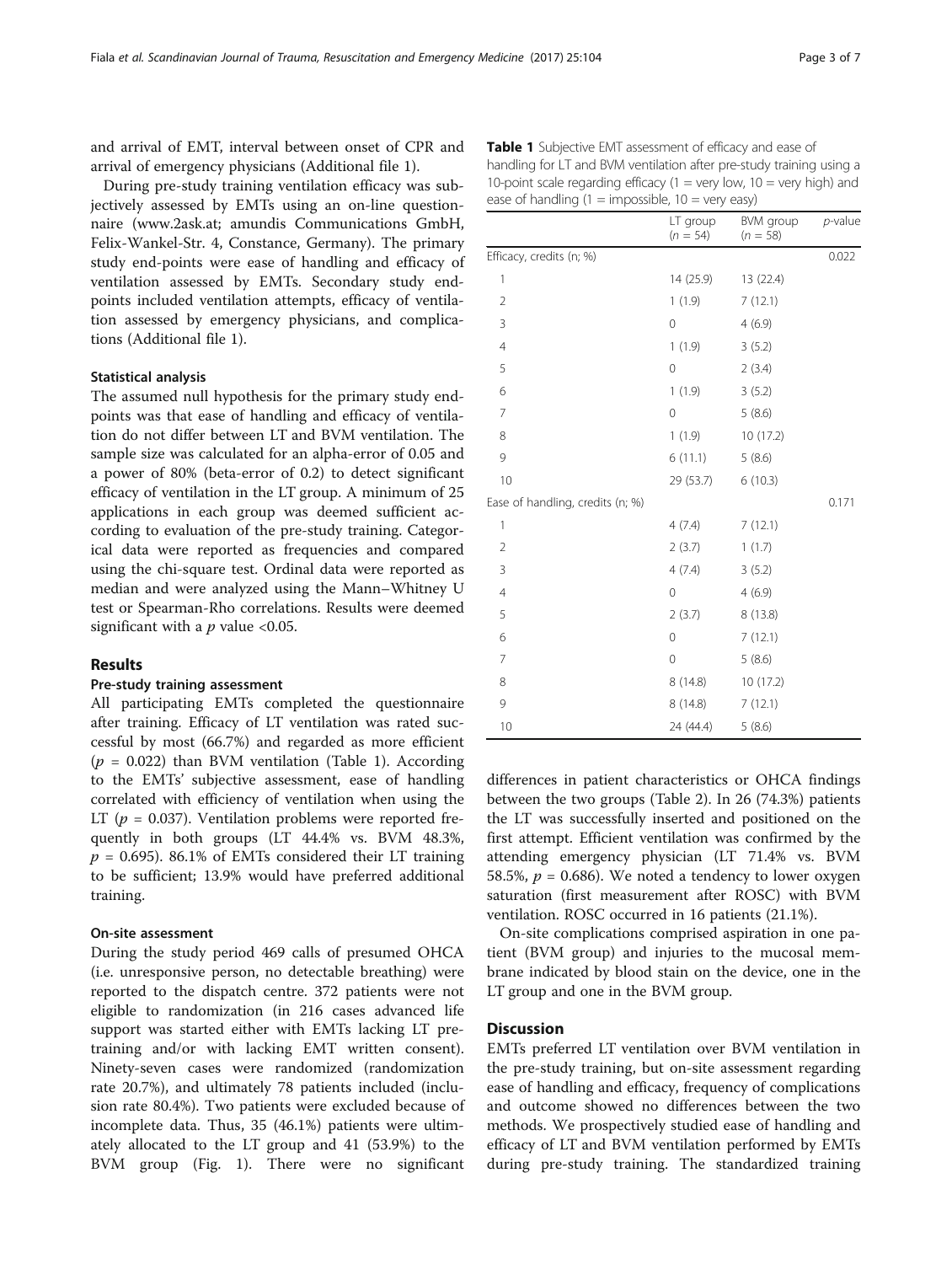<span id="page-3-0"></span>

program allowed comparison of LT and BVM airway management and ventilation in real life OHCA patients. However, data acquisition was prone to incomplete recording as compared to findings of previous experimental studies. As simulated conditions may substantially differ from real CPR situations, our prospective study design allowed subjective assessment of ventilation by EMTs after pre-study training and objective evaluation of ventilation by emergency physicians during real OHCA.

After training, 66.7% of EMTs in our study appraised LT ventilation as being highly efficient. This corresponds with findings made in other studies of LT ventilation administered by EMTs and nurses showing success rates between 72 and 94% [\[1](#page-5-0), [3](#page-5-0)–[5,](#page-5-0) [11](#page-6-0)]. Although most EMTs in our study had only basic experience (fewer than ten LT insertions), they more often cited good ease of handling and fewer problems as compared to BVM. Roth et al. reported that LT ventilation in real CPR was more successful than BVM ventilation (93% vs. 30%) [[1\]](#page-5-0). In our study the attending emergency physicians confirmed efficient ventilation by EMTs in cases for LT (71.4%) as well as for BVM (58.5%;  $p = 0.686$ ). Presumably, the prestudy refresher in BVM ventilation may have had an impact on the frequency of efficient BVM ventilation.

After training, EMTs regarded LT ventilation as superior to BVM ventilation; only 13.9% of EMTs considered additional training with LT insertion and ventilation necessary. However, EMTs frequently reported difficulties with ventilation in both groups during pre-study training. Sunde et al. observed a high number of insertionrelated problems with LT ventilation [[12](#page-6-0)]. The authors concluded that promising results in manikin studies may not be applicable to real-life CPR [[12\]](#page-6-0). We assume that high expectations for the LT may create a subjective reality. Perceptions of advantage and disadvantage may influence performance and efficacy beliefs in a competitive situation [[13](#page-6-0)]. Applied to our pre-study results this would mean that expectations of EMTs for the LT may eventually lead them to behave and achieve in ways that confirm their expectations.

In most patients on site, effective ventilation was provided within the first 10 min of OHCA. Within this interval airway management is not expected to substantially influence outcome. Iwami et al. reported that in patients with CA of presumed cardiac origin chest compression only (and defibrillation, if indicated) is superior to combined respiratory and cardiac resuscitation within the first 5 min of CPR [[14\]](#page-6-0). Maignan et al. compared 41 cases with intermittent chest compressions in the BVM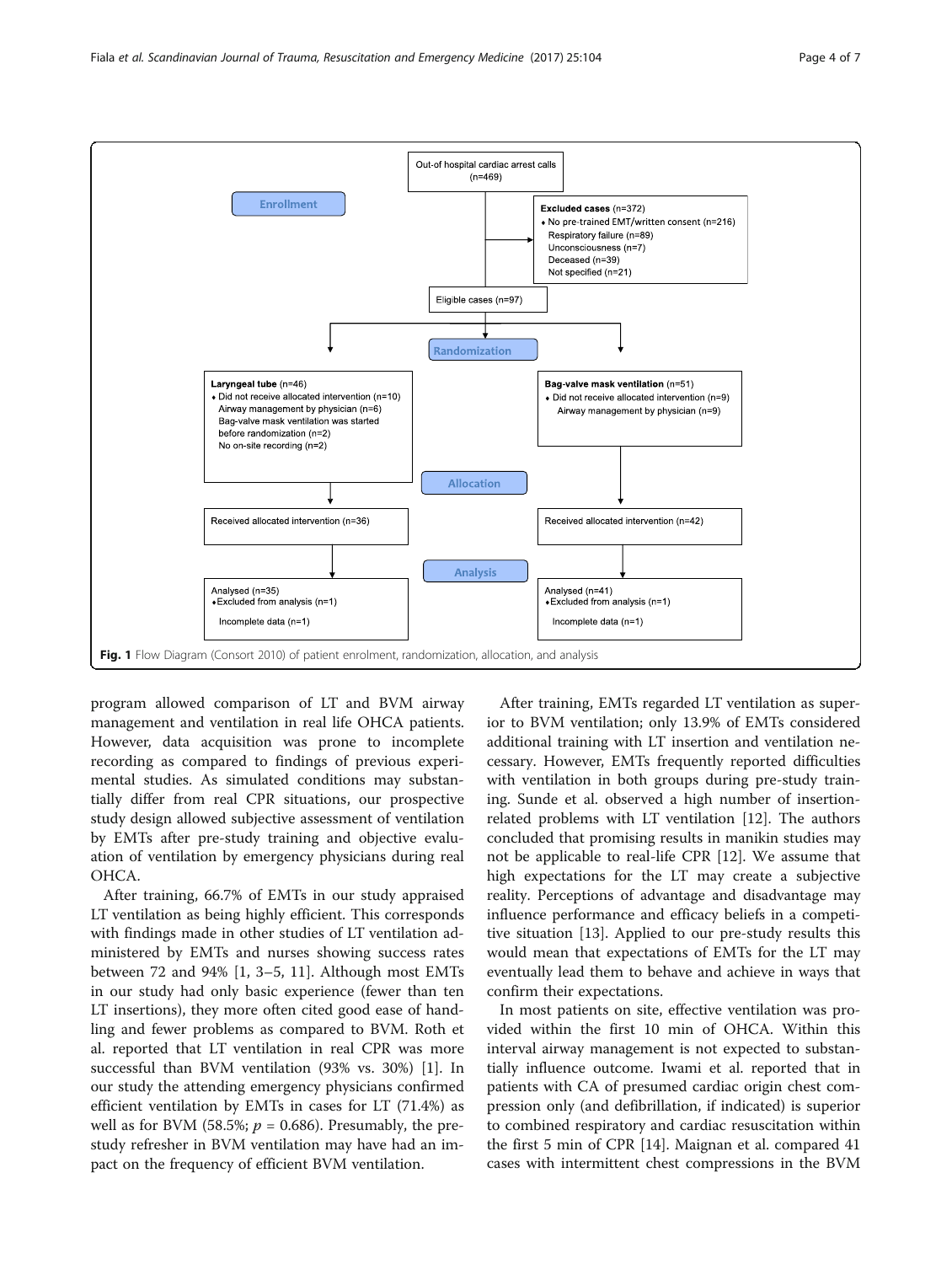|                                         | LT group ( $n = 35$ ) | BVM group $(n = 41)$ | $p$ -value |
|-----------------------------------------|-----------------------|----------------------|------------|
| Patient characteristics                 |                       |                      |            |
| Male gender (n; %)                      | 23; 65.7              | 26; 63.4             | 0.811      |
| Age (year; SD)                          | 69.1 $\pm$ 17.4       | $71.4 \pm 13.7$      | 0.554      |
| Witnessed arrest (n; %)                 | 11; 31.4              | 15; 36.6             | 0.993      |
| Hospital discharge (n; %)               | 1; 2.9                | 1; 2.4               | 0.848      |
| Intervals                               |                       |                      |            |
| Call - CPR onset (median; IQR)          | 3(1; 9.5)             | 4(1; 7)              | 0.885      |
| Call - effective ventilation (min; ±SD) | $10.1 \pm 8.0$        | $8.9 \pm 5.8$        | 0.705      |
| Call - hospital arrival (min; ±SD)      | $68.4 + 50.5$         | $53.1 + 13.3$        | 0.953      |
| Basic Life Support                      |                       |                      |            |
| Bystander CPR (n; %)                    | 18; 51.4              | 13; 31.7             | 0.169      |
| Effective CPR (n; %                     | 11; 31.4              | 6:14.6               | 0.095      |
| Advanced Life Support                   |                       |                      |            |
| Effective ventilation (n; %)            | 25; 71.4              | 24; 58.5             | 0.686      |
| Tracheal intubation (n; %)              | 11; 31.4              | 9;22.0               | 0.374      |
| First CO <sub>2</sub> (mm Hg; SD)       | $33.0 \pm 16.9$       | $23.5 \pm 19.6$      | 0.12       |
| First documented ECG rhythm             |                       |                      | 0.606      |
| Asystole (n; %)                         | 20; 57.1              | 17; 41.5             |            |
| Pulse-less electrical activity (n; %)   | 6; 17.1               | 7;17.0               |            |
| pVT/VF (n; %)                           | 8; 22.9               | 11; 26.8             |            |
| ROSC (n; %)                             | 9; 25.7               | 7:17.1               | 0.478      |
| Heart rate (mean, ±SD)                  | $87.2 \pm 23.1$       | $73.0 \pm 38.6$      | 0.375      |
| Systolic blood pressure (mean, ±SD)     | $122.4 \pm 39.2$      | $94.6 \pm 28.8$      | 0.185      |
| $O2$ saturation (mean, $\pm$ SD)        | $91.1 \pm 7.9$        | $86.8 \pm 8.7$       | 0.272      |
| Complications                           |                       |                      | 0.961      |
| Aspiration (n)                          | 0                     | $\mathbf{1}$         |            |
| Airway bleeding (n)                     | 1                     | $\mathbf{1}$         |            |
| Regurgitation (n)                       | $\overline{4}$        | 7                    |            |

<span id="page-4-0"></span>Table 2 Patient characteristics and cardiac arrest findings on-site in thirty-five patients with laryngeal tube ventilation and in fortyone patients with bag valve mask ventilation

BVM bag valve mask, CO<sub>2</sub> carbon dioxide, CPRcardiopulmonary resuscitation, ECG Electrocardiography, IQR interquartile range, LT laryngeal tube, n number, O<sub>2</sub> oxygen, pVT pulseless ventricular tachycardia, ROSCreturn of spontaneous circulation, SD standard deviation, VF ventricular fibrillation

group to 41 cases with continuous chest compressions in the LT group. Airway management with the LT was associated with a 27% increase in the chest compression fraction and significantly reduced hands-off intervals but survival to discharge did not differ significantly between the two groups [[7\]](#page-6-0). We doubt that increased chest compression fraction can be achieved with the comparatively low LT leak pressure. An estimated leak pressure of approximately 36 cm  $H_2O$  was reported for LT ventilation [[15\]](#page-6-0). Therefore, in our study intermittent chest compression and ventilation were continued at a ratio of 30:2 after LT insertion as we expected low LT leak pressure to interfere with continuous chest compression and simultaneous ventilation.

We encountered only one airway bleeding (blood stain on the device) and no case of aspiration in the LT group.

However, factors associated with unsuccessful LT ventilation in the prehospital setting are numerous including incorrect placement of the tube in the trachea or in the pharynx, mucosa swelling of the tongue and throat and unrecognized airway obstruction [\[7](#page-6-0), [16](#page-6-0), [17\]](#page-6-0). Incorrect LT placement may cause gastric inflation, regurgitation and massive pulmonary aspiration. Dengler et al. recommended that LTS should be used in all cases of emergency airway management [[16\]](#page-6-0).

Tanabe et al. reported in a nation-wide study that prehospital use of supraglottic airway devices was associated with poorer neurological outcome as compared to tracheal intubation [[18](#page-6-0)]. Results from animal research indicate that carotid blood flow in the low-perfusion state during CPR is further diminished by pressure on the carotid arteries from inflated LT cuffs [\[19\]](#page-6-0).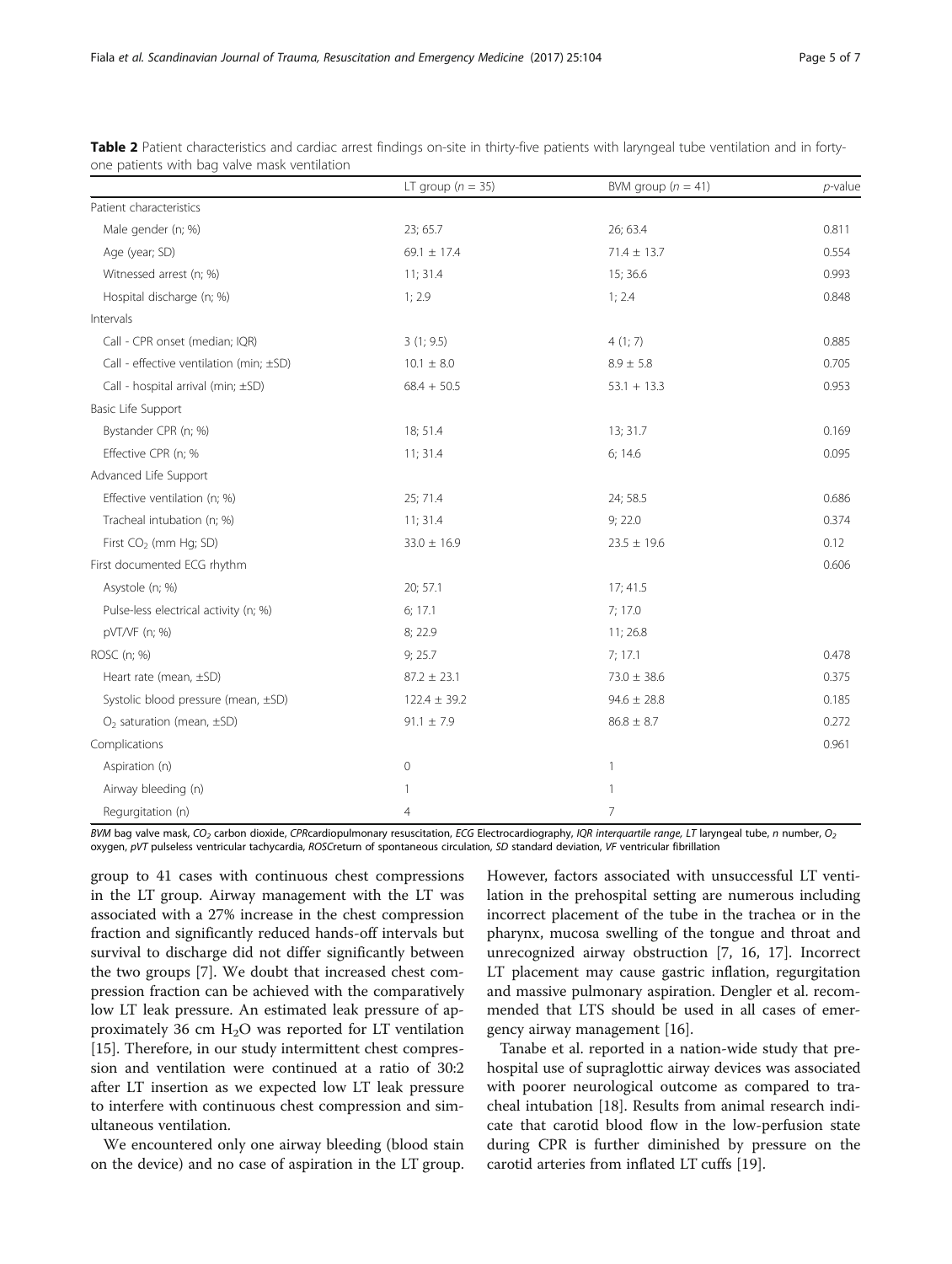<span id="page-5-0"></span>The time may be nearing when BVM ventilation will lose its prominence as the standard ventilation technique during basic life support in favor of supraglottic airway devices [[20\]](#page-6-0). However, LT ventilation during cardiac arrest is not a strikingly simple solution. Currently, training in BVM ventilation remains paramount in EMT apprenticeship.

Limitations of our study arise from the fact that the study was conducted in a selected sample of OHCA patients collected from six different centers. The study design determined the enrollment of cases with OHCA, where one of 203 trained EMTs had started CPR and airway management before arrival of the emergency physician. This offers considerable risk of a selection bias as EMTs without training were not allowed to participate in the study, and whenever the emergency physician arrived first he initiated ALS airway management. As EMTs do not intubate OHCA patients in our county, we did not evaluate tracheal intubation by EMTs for efficacy and ease of handling. Of the EMTs 13.9% would have preferred additional training after the pre-study training. Procedural bias from anticipated pressure to perform might have induced some of the EMTs to not participate. Correlations between mode of ventilation and survival to discharge were not calculated as we do not know the various clinical aspects that might have influenced the outcome.

## Conclusions

EMTs preferred LT ventilation to BVM ventilation during pre-study training, but on site no difference was seen in efficacy, ventilation safety or outcome. The results indicate that LT ventilation by EMTs during OHCA is not superior to BVM ventilation and that LT cannot substitute for BVM training. We assume that the main benefit of the LT is the provision of an alternative airway when BVM ventilation fails. Training in BVM ventilation remains paramount in EMT apprenticeship and cannot be substituted by LT ventilation.

## Additional file

[Additional file 1:](dx.doi.org/10.1186/s13049-017-0446-1) Data collection form. (DOCX 29 kb)

#### Abbreviations

BVM: Bag valve mask; CPR: Cardiopulmonary resuscitation;

ECG: Electrocardiography; EMS: Emergency medical services; EMT: Emergency medical technicians; ERC: European Resuscitation Council; LT: Laryngeal tube; OHCA: Out-of-hospital cardiac arrest; pVT: Pulseless ventricular tachycardia; ROSC: Return of spontaneous circulation; VF: Ventricular fibrillation

#### Acknowledgements

We thank everyone involved in the study, in particular the EMTs from EMS Tyrol (Rotes Kreuz Tirol gem. Rettungsdienst GmbH), the emergency physicians and the medical personnel from the emergency departments of Innsbruck Medical University Hospital, Hall State Hospital and Kufstein County Hospital.

#### Funding

The LTs used in this study were provided free of charge by VBM Medizintechnik GmbH. No grants were received. The authors have no conflict of interest to declare.

#### Availability of data and materials

All data generated or analyzed during the study are included in this published article.

#### Authors' contributions

Conceptualization, design and conduction of the study were undertaken by WL, PP, AN, ET and MB. Airway management training of emergency medical technicians was performed by ET and AF. TE allocated data. AN, SN, TE and WL analyzed data. AF, WL and PP wrote the manuscript and the other authors performed revisions. All authors read and approved the final manuscript.

#### Ethics approval and consent to participate

The study was approved by the Ethics Committee of the Medical University of Innsbruck, Austria (AN4355–300/4.15).

#### Consent for publication

Consent of relatives was planned to be sought "post hoc" after enrolment and treatment on site but was not necessary during the study. Patients' informed written consent in those who survived with good cerebral performance was planned to be obtained during recovery. Written informed consent from EMTs was obtained after successful training and from EMS physicians after general information was provided at the centers. Written consent of the EMS was given by the designated Medical Director. Comprehensive insurance coverage for patients and EMTs was provided by Innsbruck Medical University Hospital.

#### Competing interests

The authors declare that they have no competing interests.

#### Publisher's Note

Springer Nature remains neutral with regard to jurisdictional claims in published maps and institutional affiliations.

#### Author details

<sup>1</sup>Department of Anesthesiology and Critical Care Medicine, Medical University of Innsbruck, Anichstrasse 35, 6020 Innsbruck, Austria. <sup>2</sup>Medical University of Innsbruck, Anichstrasse 35, 6020 Innsbruck, Austria. <sup>3</sup>Department of Medical Statistics, Informatics and Health Economics, Medical University of Innsbruck, Anichstrasse 35, 6020 Innsbruck, Austria. <sup>4</sup>Department of Anaesthesiology and Intensive Care Medicine, Hospitallers Brothers Hospital, Teaching Hospital of the Paracelsus Private Medical University Salzburg, Salzburg, Austria. <sup>5</sup>Barts Heart Centre, William Harvey Research Institute, Barts & The London School of Medicine & Dentistry, Queen Mary University of London, London, UK.

#### Received: 24 May 2017 Accepted: 4 October 2017 Published online: 26 October 2017

#### References

- 1. Roth D, Hafner C, Aufmesser W, Hudabiunigg K, Wutti C, Herkner H, Schreiber W. Safety and feasibility of the laryngeal tube when used by EMTs during out-of-hospital cardiac arrest. Am J Emerg Med. 2015;33(8):1050–5.
- 2. Koster RW, Baubin MA, Bossaert LL, Caballero A, Cassan P, Castrén M, Granja C, Handley AJ, Monsieurs KG, Perkins GD, Raffay V, Sandroni C. European resuscitation council guidelines for resuscitation 2010 section 2. Adult basic life support and use of automated external defibrillators. Resuscitation. 2010; 81(10):1277–92.
- 3. Länkimäki S, Alahuhta S, Kurola J. Feasibility of a laryngeal tube for airway management during cardiac arrest by first responders. Resuscitation. 2013; 84(4):446–9.
- 4. Russi CS, Wilcox CL, House HR. The laryngeal tube device: a simple and timely adjunct to airway management. Am J Emerg Med. 2007;25(3):263–7.
- 5. Heuer JF, Barwing J, Eich C, Quintel M, Crozier TA, Roessler M. Initial ventilation through laryngeal tube instead of face mask in out-of-